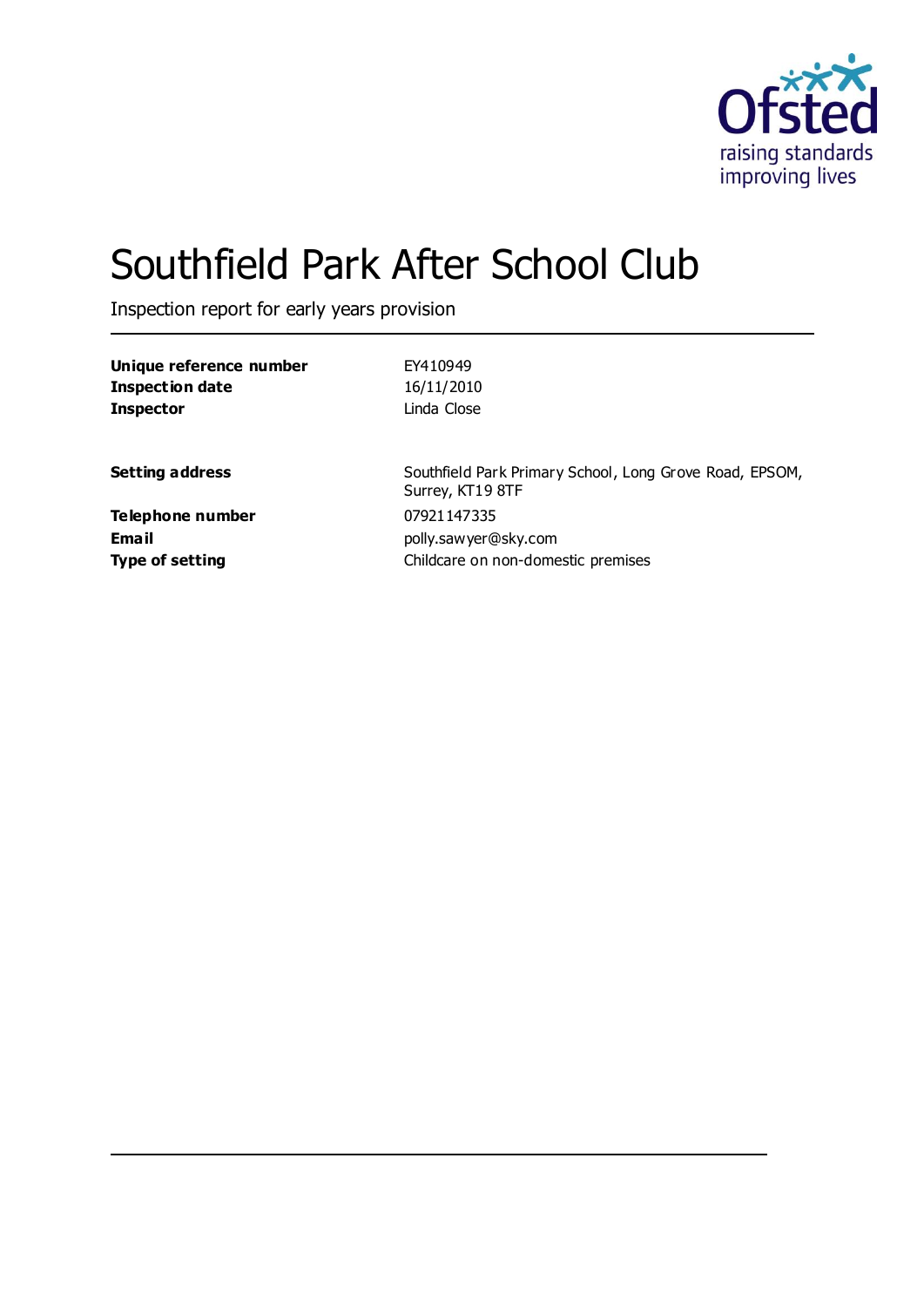The Office for Standards in Education, Children's Services and Skills (Ofsted) regulates and inspects to achieve excellence in the care of children and young people, and in education and skills for learners of all ages. It regulates and inspects childcare and children's social care, and inspects the Children and Family Court Advisory Support Service (Cafcass), schools, colleges, initial teacher training, work-based learning and skills training, adult and community learning, and education and training in prisons and other secure establishments. It assesses council children's services, and inspects services for looked after children, safeguarding and child protection.

If you would like a copy of this document in a different format, such as large print or Braille, please telephone 0300 123 1231, or email enquiries@ofsted.gov.uk.

You may copy all or parts of this document for non-commercial educational purposes, as long as you give details of the source and date of publication and do not alter the information in any way.

T: 0300 123 1231 Textphone: 0161 618 8524 E: enquiries@ofsted.gov.uk W: [www.ofsted.gov.uk](http://www.ofsted.gov.uk/)

© Crown copyright 2010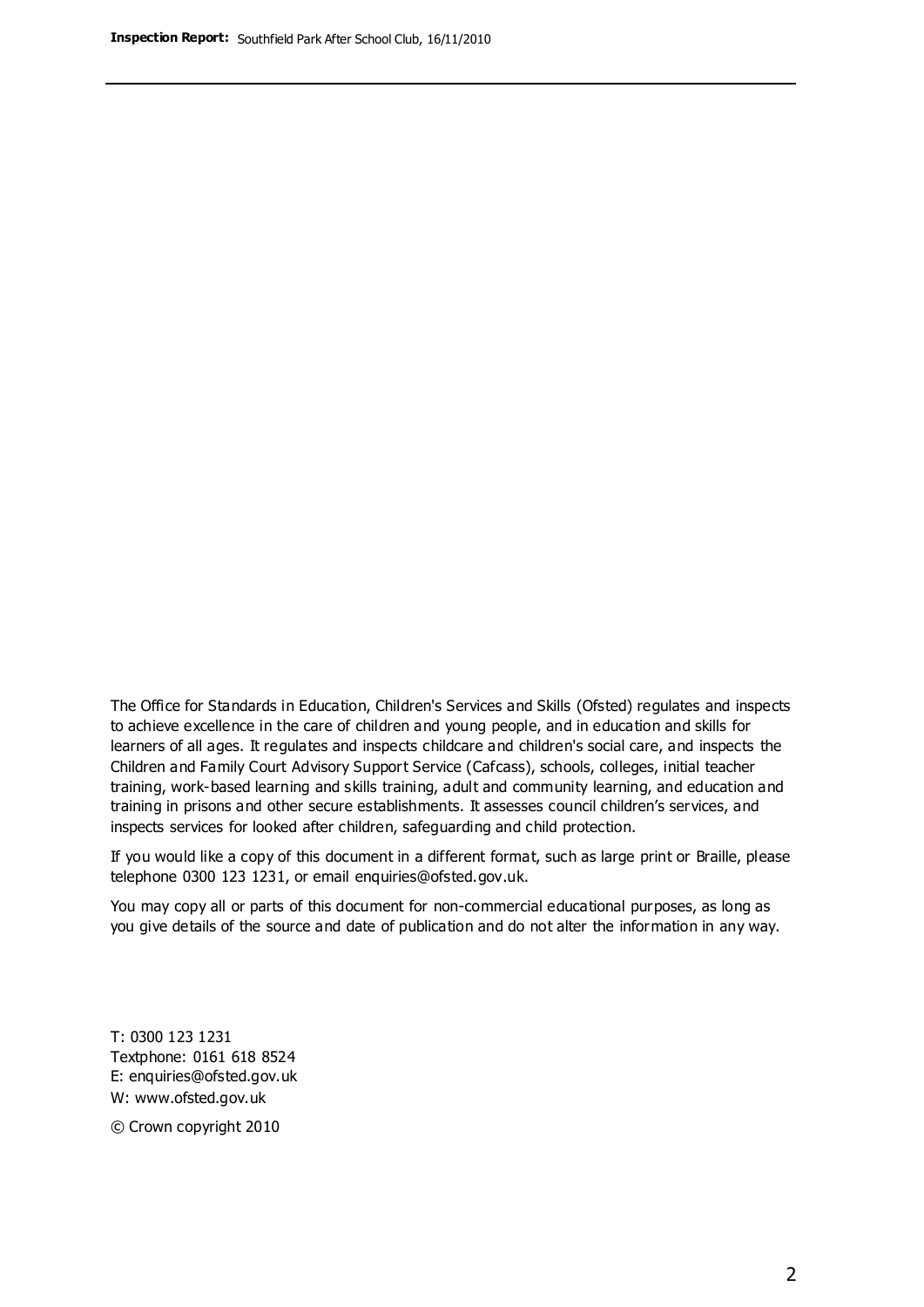### **Introduction**

This inspection was carried out by Ofsted under Sections 49 and 50 of the Childcare Act 2006 on the quality and standards of the registered early years provision. 'Early years provision' refers to provision regulated by Ofsted for children from birth to 31 August following their fifth birthday (the early years age group). The registered person must ensure that this provision complies with the statutory framework for children's learning, development and welfare, known as the *Early* Years Foundation Stage.

The provider must provide a copy of this report to all parents with children at the setting where reasonably practicable. The provider must provide a copy of the report to any other person who asks for one, but may charge a fee for this service (The Childcare (Inspection) Regulations 2008 regulations 9 and 10).

Children only attend this setting before and/or after the school day and/or during the school holidays. The judgements in this report reflect the quality of early years provision offered to children during those periods.

The setting also makes provision for children older than the early years age group which is registered on the voluntary and/or compulsory part(s) of the Childcare Register. This report does not include an evaluation of that provision, but a comment about compliance with the requirements of the Childcare Register is included in Annex B.

Please see our website for more information about each childcare provider. We publish inspection reports, conditions of registration and details of complaints we receive where we or the provider take action to meet the requirements of registration.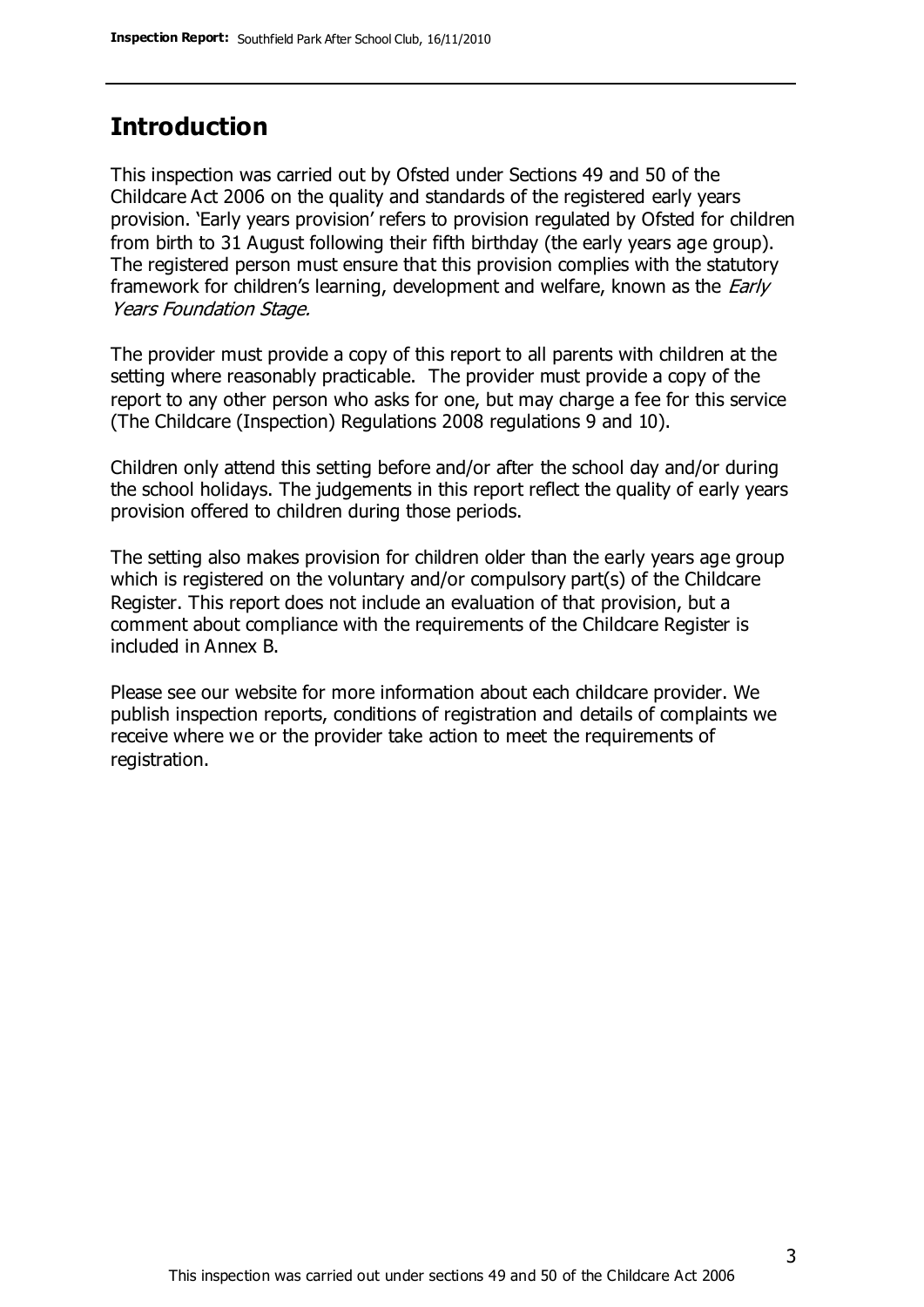## **Description of the setting**

Southfield Park After School Club was registered in June 2010 and it is one of a pair of after school settings owned and run by the same private provider. It operates from one practical room, a hallway and a main hall with access to toilet and kitchen facilities in the Southfield Park Primary School in Epsom. The group has access to two large playgrounds for outdoor play. The club is registered on the Early Years Register and both parts of the Childcare Register. The club provides a maximum of 24 places for children from four to under eight years old and six of these may be in the early years age group. The admissions policy allows the group to care for children aged up to 11 years. There is no overnight care provided. There are currently 16 children on roll age four to ten years and five of these are in the early years age group. The children can attend for a variety of sessions. The group opens five days a week during school term time from 3.00pm to 6.00pm. There are two joint managers and two other members of staff who work with the children on different days each week. All of the staff hold appropriate playwork and/or early years qualifications.

### **The overall effectiveness of the early years provision**

Overall the quality of the provision is good.

This newly opened setting provides a pleasant, safe environment for children after their busy day in school. Children in the early years age range are warmly welcomed by the staff. The children are relaxed and happy and they are valued members of the group. The opportunities for play effectively support children's overall progress given their age and starting points. Systems are already in place to promote good working partnerships with parents who give all of the required written permissions and most of the essential information so that the staff can care for the children and meet their individual needs. The provider and her staff evaluate the service to children with care and attention to detail and they have formulated exciting plans which they intend to pursue to develop the club further.

## **What steps need to be taken to improve provision further?**

To further improve the early years provision the registered person should:

- develop further the programme of activities ensuring that children have more opportunities to express their ideas in music, drama and dance
- take steps to find out more information about children's home language and cultural background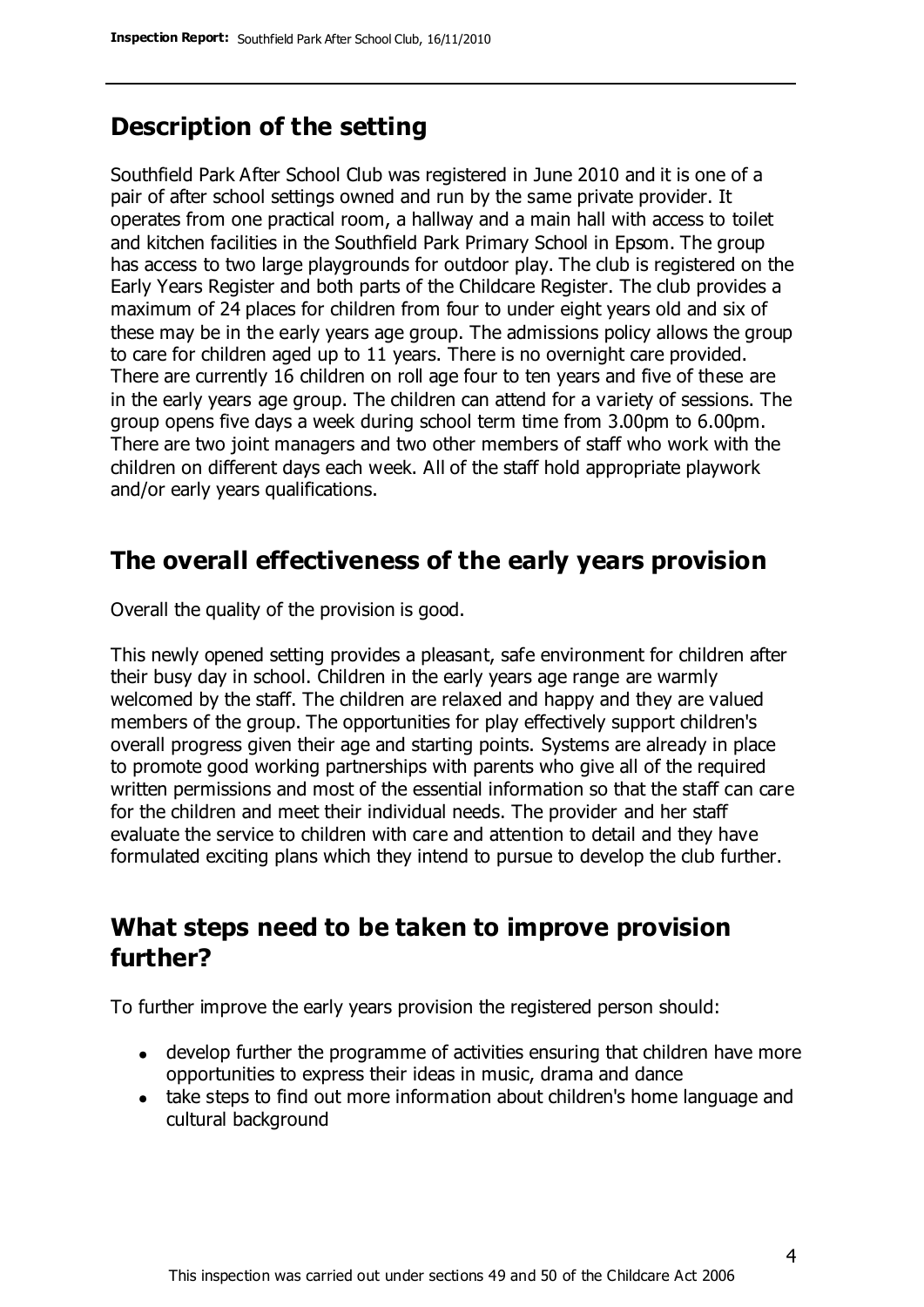# **The effectiveness of leadership and management of the early years provision**

Staff are confident in their knowledge and understanding of safeguarding the children in their care. The leader has recently attended a course to keep her knowledge current and other staff gain their knowledge through work in the school. Staff induction includes group study and discussion of the setting's child protection policy and procedures which are detailed and provide a useful guide to follow if staff should have concerns for children's welfare. Risk assessments are conducted and the effective security systems in place in the school building help the staff to keep the children safe.

The joint leaders and the staff have reviewed the provision for children in detail. They liase with one another constantly face to face, on the telephone and via a daily log book so that information is shared. They have formulated exciting plans for the future in discussion with the head of the school who is supportive of their work. Planned building work will soon provide a french window giving direct access for children to the outdoor area from their play room. Additonal accommodation is planned to give the after school club more rooms for activities which the staff plan to make full use of after discussions with the regulator.

The deployment of staff is good. A member of staff is stationed in each area used by the children. Staff are actively engaged in children's play and they also provide direct supervision to help the younger children feel secure. The after school club has a good range of new toys, books and equipment which are chosen to meet the needs of older and younger children. They are stored neatly and in a way that gives children opportunities to make independent choices.

One of the leaders of the group is very experienced in the care and education of children with learning difficulties. None of the children on roll has an identified learning difficulty at present. However, the leaders are confident in their knowledge and understanding of partnership working and they are prepared to adjust activities to meet individual needs if required. There are several children on roll who speak other languages at home, although their spoken English is fluent. Staff are aware of full details of some, but not all, of the children's cultural backgrounds. They plan to devise activities that will include celebrations that reflect the children's ethnic roots. However, the forms currently used for registration do not ask parents for sufficient information about language and culture to clearly inform this area of future planning and few ethnicity forms have been returned.

Parents state that they are pleased with the provision of an after school club at the school and they are content that their children are safe and happy. The club displays useful information which includes the menu, the registration certificate, insurance details and contact details for the regulator. The provider and her staff are constructing an informative newsletter for parents and carers which is due to be published in the near future. The newsletter includes photographs of the children at play and information about equipment, staff and activities planned for the future as well as information about practical matters. Every parent receives a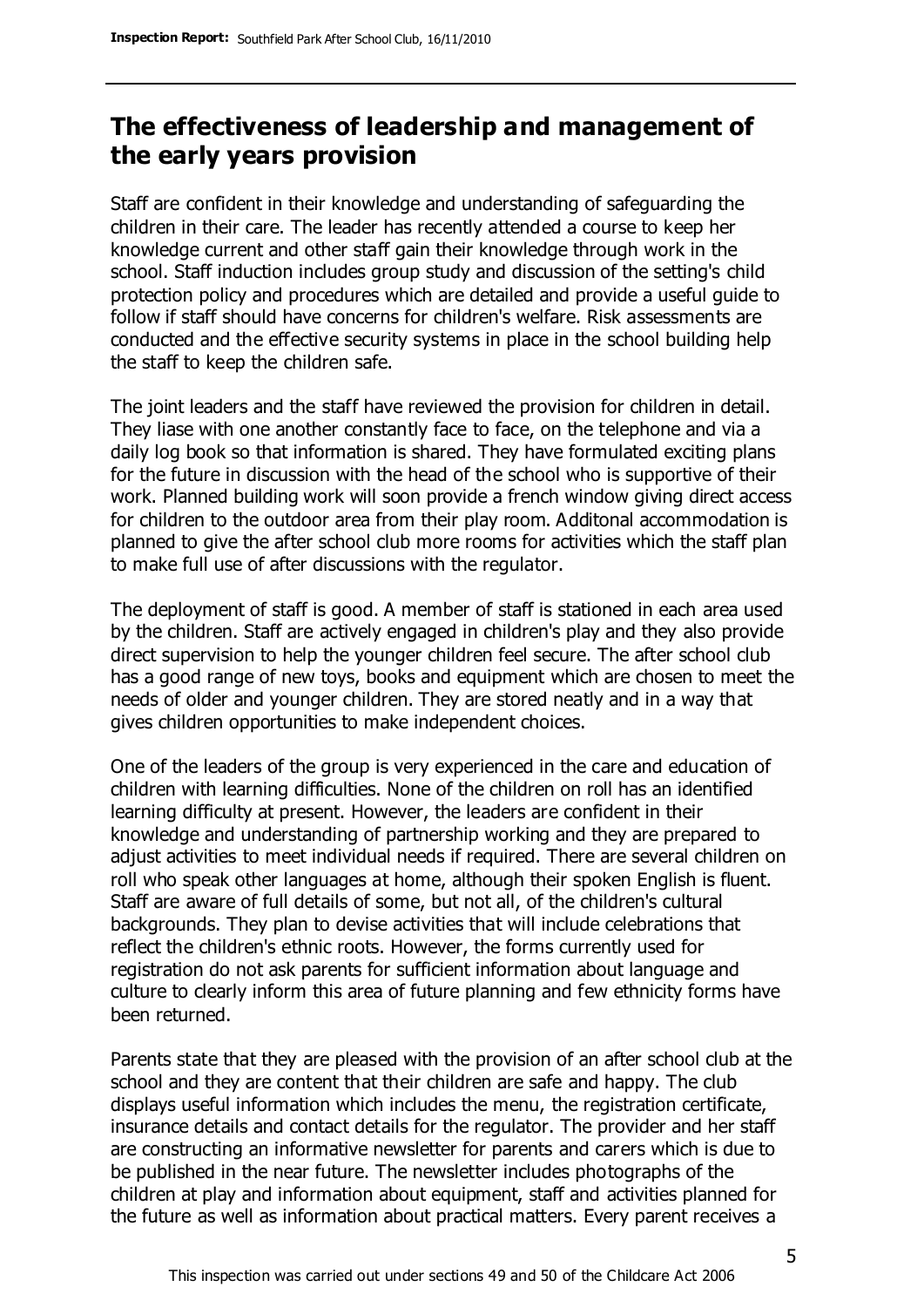copy of the policy and procedures adopted by the after school club at the time of registration. Staff are available to talk to parents at collection time to exchange news about progress and to pass on news from school if there is a need.

# **The quality and standards of the early years provision and outcomes for children**

The four and five year old children who are in the early years age group show in their happy smiles that they are content to join the staff and older children at the after school club. They are collected from class and brought to the setting to ensure their safe arrival. These young children are eager to tell staff about their news from home and about their day in school. They confidently ask staff for their favourite toys and they readily seek assistance when dressing up. Their general demeanour shows clearly that they feel safe in the care of the staff and in the company of the older members of the group.

Behaviour management is an area of strength in the club and the children's behaviour is exemplary. Staff are kind but firm and they explain what they expect of the children in terms that they understand. Older children are very supportive of the little ones. They share their skills when children are making cardboard models, showing the little ones how to make string mesh and how to attach it to their towers. The children have easily adapted to the rules and the organisation of the group and they take an active role as snack monitors and toilet monitors when it is their turn.

Staff are vigilant in all matters to do with health and hygiene. The children are actively encouraged to wash their hands as soon as they arrive from class and staff explain why they need clean hands to eat their snacks. Each child selects what they would like to eat from the displayed menu and they eat hungrily. A wide range of fresh fruit is offered to the children including fresh pineapple, melon, citrus fruits and grapes and they eat with obvious pleasure. Staff ensure that the toilet facilities are clean and fresh for the after school children and that snacks are eaten in clean surroundings.

Staff provide suitable resources for the children and they promote children's learning effectively through play. Children see neatly printed labels in the play area and their names and photographs are displayed. They eagerly take part in mark making and drawing activities and staff involve them in worthwhile discussions throughout the session. Group discussions at snack time and circle time centered around 'What's in the box' give each child an opportunity to talk to the whole group about their special toys or the artefacts that they have brought from home. These relaxing and enjoyable activities effectively promote children's communication skills. Children also learn about number and associated vocabulary through play and table top games. They have easy access to electronic games and a remote controlled 'buggy' which promotes their early IT skills in an entertaining way. Taken overall the activities at the after school club support the development of children's skills for their future learning.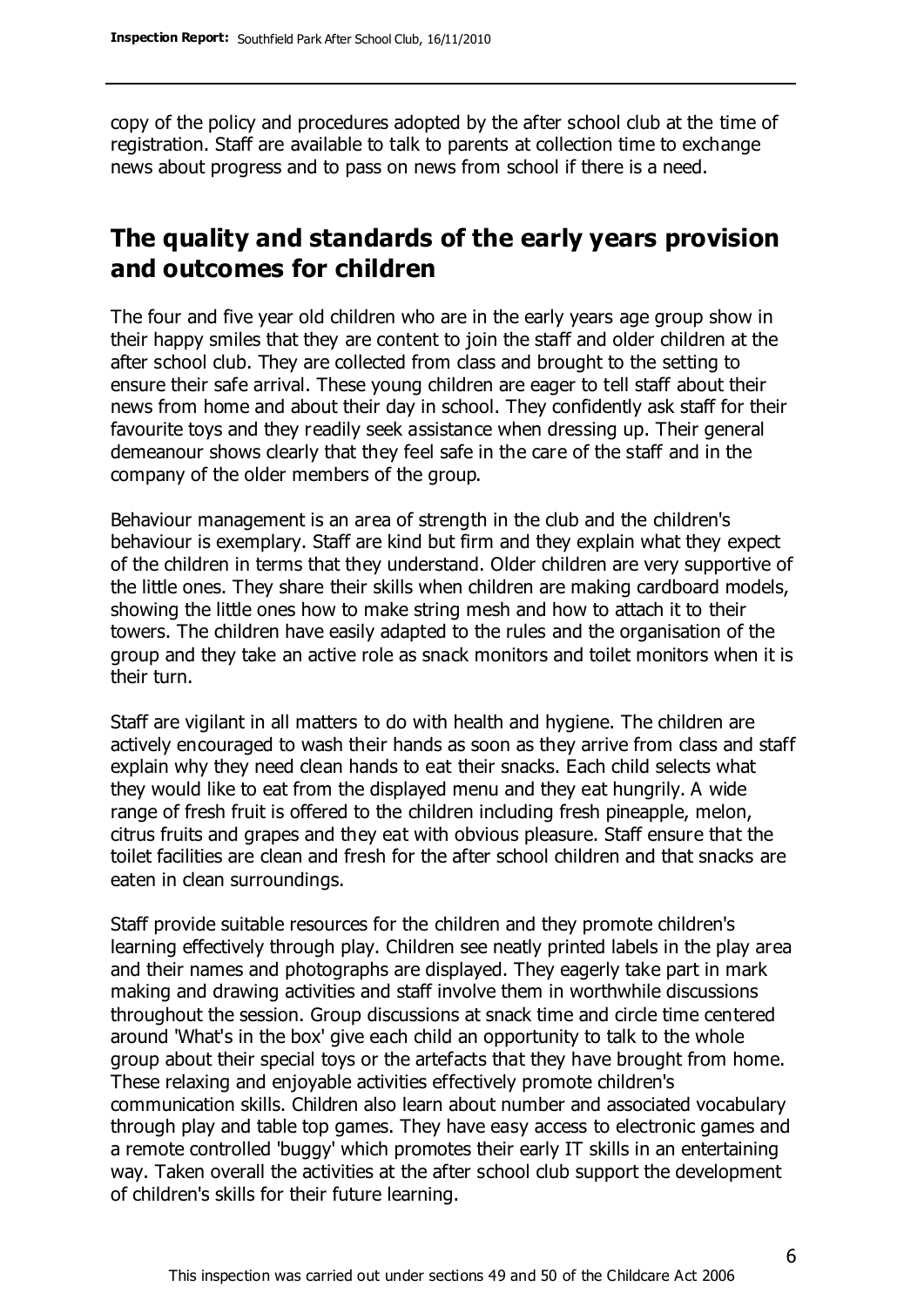Creative activities include modelling with waste materials, a range of media and a variety of adhesives. The children use scissors correctly and they hold crayons and pencils firmly. Although the group has only been open a short time the children have already created art work about Diva's for Divali and they have made firework pictures linked to Bonfire Night. Staff meeting notes show that they plan to link future craft activities and dicussions to customs and celebrations linked to a range of cultures although their knowledge of children's individual backgrounds is not yet complete.

The children who attend the after school club will be able to access the outdoor area for energetic play in the near future when the french doors are in place. The children say that dressing up is a favourite activity. They wear their favourite cowboy clothing and take great pleasure in casting spells when dressed up as a 'bad wizard'. Children gleefully make the school premises 'sticky and tickly' with imaginary spider webs. Children also take great pleasure in play with cars and a car mat and with a large train track and magnetic trains. They become engrossed in their imaginative play. The school hall is available to them for dance, music and drama activities, although these have not been specifically planned as yet.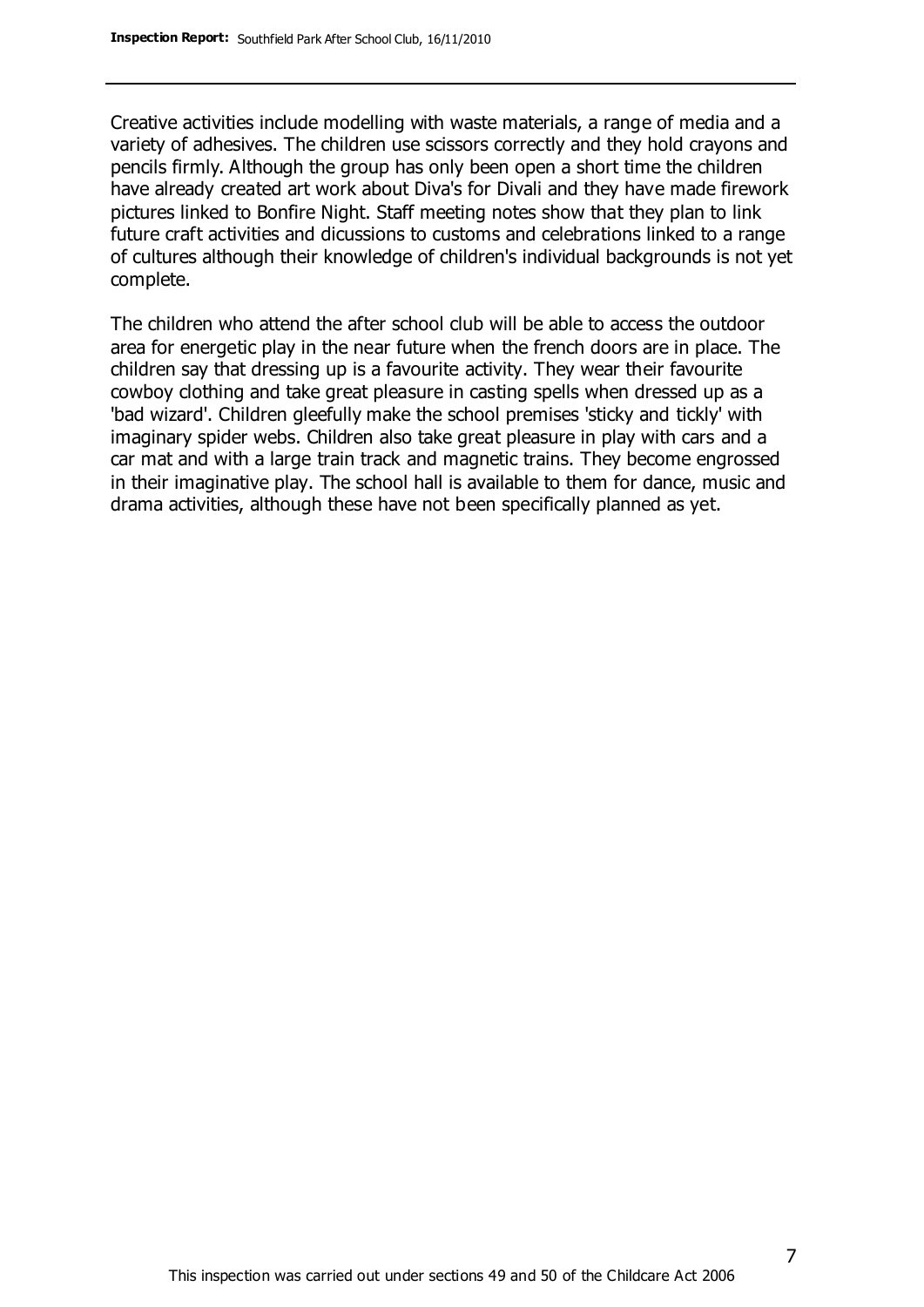# **Annex A: record of inspection judgements**

#### **The key inspection judgements and what they mean**

Grade 1 is Outstanding: this aspect of the provision is of exceptionally high quality Grade 2 is Good: this aspect of the provision is strong Grade 3 is Satisfactory: this aspect of the provision is sound Grade 4 is Inadequate: this aspect of the provision is not good enough

### **The overall effectiveness of the early years provision**

| How well does the setting meet the needs of the<br>children in the Early Years Foundation Stage? |  |
|--------------------------------------------------------------------------------------------------|--|
| The capacity of the provision to maintain continuous                                             |  |
| improvement                                                                                      |  |

### **The effectiveness of leadership and management of the early years provision**

| The effectiveness of leadership and management of the             |   |
|-------------------------------------------------------------------|---|
| <b>Early Years Foundation Stage</b>                               |   |
| The effectiveness of leadership and management in embedding       |   |
| ambition and driving improvement                                  |   |
| The effectiveness with which the setting deploys resources        |   |
| The effectiveness with which the setting promotes equality and    | 3 |
| diversity                                                         |   |
| The effectiveness of safeguarding                                 |   |
| The effectiveness of the setting's self-evaluation, including the |   |
| steps taken to promote improvement                                |   |
| The effectiveness of partnerships                                 |   |
| The effectiveness of the setting's engagement with parents and    |   |
| carers                                                            |   |

### **The quality of the provision in the Early Years Foundation Stage**

The quality of the provision in the Early Years Foundation Stage  $\vert$  2

### **Outcomes for children in the Early Years Foundation Stage**

| <b>Outcomes for children in the Early Years Foundation</b>    |  |
|---------------------------------------------------------------|--|
| <b>Stage</b>                                                  |  |
| The extent to which children achieve and enjoy their learning |  |
| The extent to which children feel safe                        |  |
| The extent to which children adopt healthy lifestyles         |  |
| The extent to which children make a positive contribution     |  |
| The extent to which children develop skills for the future    |  |

Any complaints about the inspection or report should be made following the procedures set out in the guidance available from Ofsted's website: www.ofsted.gov.uk